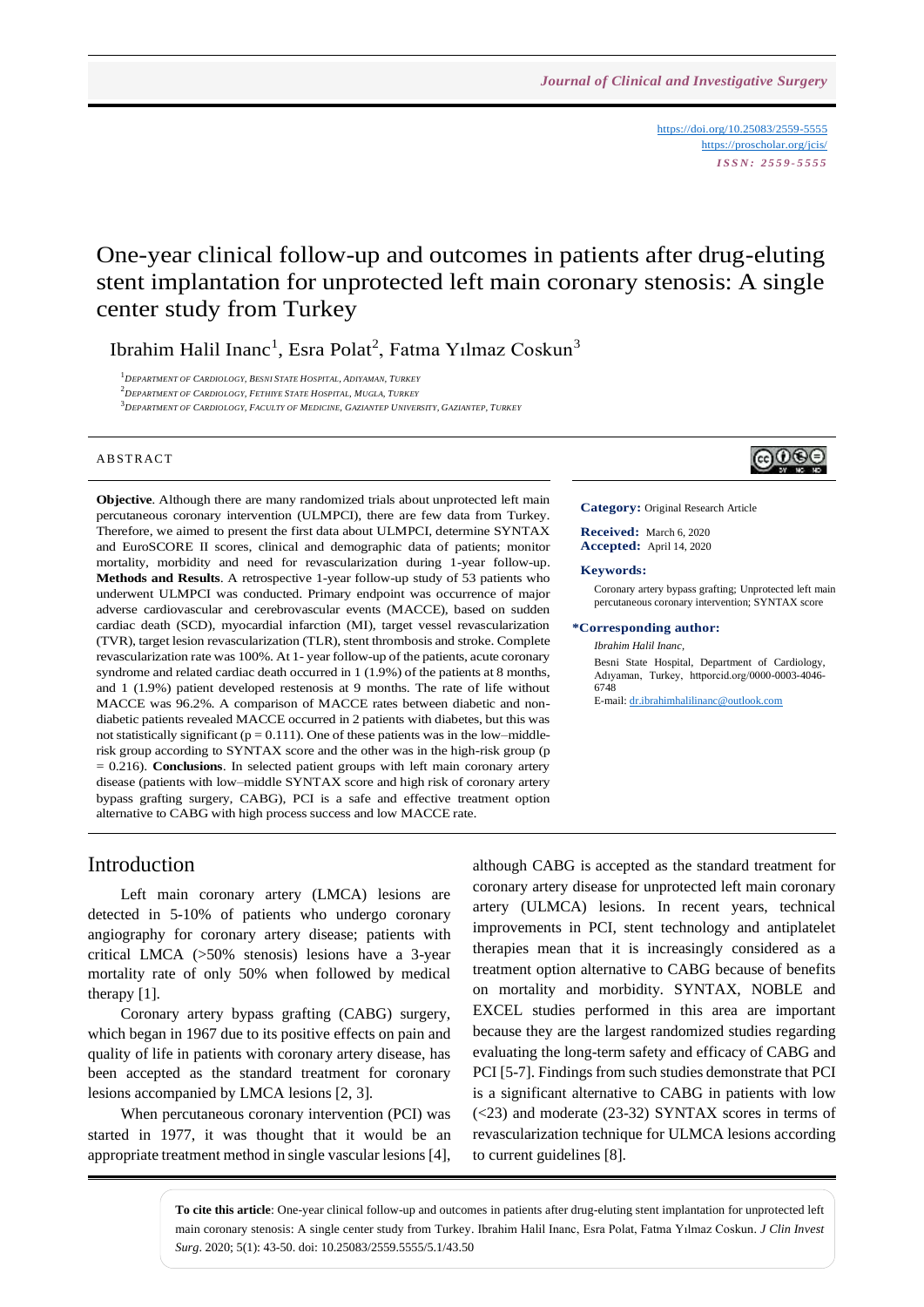We determined the SYNTAX and EuroSCORE II scores, and clinical and demographic data of patients who underwent stent implantation for critical LMCA lesions in our center, and examined the mortality, morbidity and revascularization needs of the patients during 1-year follow-up.

## Materials and Methods

### *1. Study population*

The study included 53 patients who underwent left main percutaneous coronary intervention (LMPCI) between 2009-2014. The criteria for applying PCI to the LMCA were the presence of  $\geq 50\%$  *de novo* lesion on coronary angiography, and the presence of symptomatic or documented myocardial ischemia. Intravascular ultrasound (IVUS) was used in patients with an intermediate lesion in coronary angiography. The measurement of the minimum lumen area  $(MLA) < 6.0$  mm<sup>2</sup> in IVUS was considered as significant stenosis.

Patients with ST elevation myocardial infarction (STEMI) and cardiogenic shock; non-STEMI; additional valve disease requiring surgical intervention; previous CABG or valve operation; severe peripheral arterial disease; severe carotid artery stenosis; renal failure requiring dialysis; overt heart failure symptoms and contraindications to bilateral antiplatelet therapy were excluded from the study.

Basal coronary angiographies of the patients were evaluated by two experienced cardiologists and cardiovascular surgeon (as a heart team), and the SYNTAX scoring system was used to categorize the patients into low  $(SYNTAX < 23)$ , moderate  $(SYNTAX 23-32)$  and high (SYNTAX >32) risk groups. EuroSCOREs were also determined. PCI and CABG were presented as treatment alternatives to patients with low-to-medium risk (SYNTAX  $\leq$ 32), while PCI was advised to patients who had a high SYNTAX score (>32) and a higher risk of surgery because of their comorbid status. After the written consent of the patients who accepted PCI, their operations were performed.

The follow-up data of patients who underwent this procedure were examined retrospectively. Ethics Committee approval was obtained for this research.

#### *2. Medication and process properties*

Each patient was administered a loading dose of 600 mg clopidogrel and 300 mg aspirin at least 5 days prior to the planned surgery. Subsequent maintenance doses (75 mg clopidogrel and 100 mg aspirin) were given daily for at least 12 months after PCI. Since the patients did not have acute coronary syndrome, ticagrolor or prasugrel could not be used.

PCI was performed via femoral approach. Operations were performed by 2 different operators. Ostial and

midshaft LMCA lesions were conducted by using a 6F introducer sheath and Judkins guiding catheters. Stent implantation was done after balloon pre-dilatation. Postdilatation was done with a non-compliant balloon. For distal LMCA lesions, a 7U introducer sheath and Extra back-up (EBU) guiding catheters were used. A single stent approach was preferred in patients who did not present a true Medina bifurcation lesion or had a true Medina bifurcation lesion with a lateral branch lesion length of <5 mm. In this case, the T-stenting and small protrusion (TAP) technique was applied to the second stent.

Two different stent strategies Double kissing (DK) crush and mini-crush were preferred in cases with a true Medina bifurcation lesion where the side branch lesion length was  $\geq$  5 mm. Two stent kissing balloon dilatations were performed with non-compliant balloons.

The patients who underwent PCI were closely monitored during the first 24 h for complications. Troponin levels were checked for the determination of procedurerelated infarct and myocardial damage at the end of the procedures.

#### *3. Clinical and angiographic follow-up*

The patients who were discharged after the PCI procedure were followed-up in the hospital at 1, 3, 6 and 12 months, by clinical examination or by telephone.

Coronary angiography was performed on some of the patients as the control; one portion during the second session (staged procedure), and one portion for the indication (in cases of suspected ischemia in clinical or after routine noninvasive tests).

#### *4. Endpoints*

Primary endpoint was the MACCE (major cardiac and cerebrovascular events) rate during the 1-year follow-up. MACCE was based on sudden cardiac death (SCD), myocardial infarction (MI), target vessel revascularization (TVR), target lesion revascularization (TLR), stent thrombosis and stroke.

#### *5. Definitions*

Procedural success: TVR/TLR with a residual diameter stenosis of <10% and TIMI 3 flow without any major procedural complication or immediate post-procedure adverse event like MI, acute stent thrombosis, need for emergency target revascularization, or SCD.

Complete anatomic revascularization: Treatment of all coronary artery segments >1.5 mm in diameter with  $\geq$ 50% diameter stenosis.

Restenosis: Recurrence of narrowing of the target lesion up to 5 mm in the segment proximal and distal to the stent.

TLR: Repeat intervention of the target lesion up to 5 mm in the segment proximal and distal to the stent.

TVR: Repeat intervention of any segment of the coronary vessel proximal or distal to the target lesion, involving its branches and/or the target lesion itself.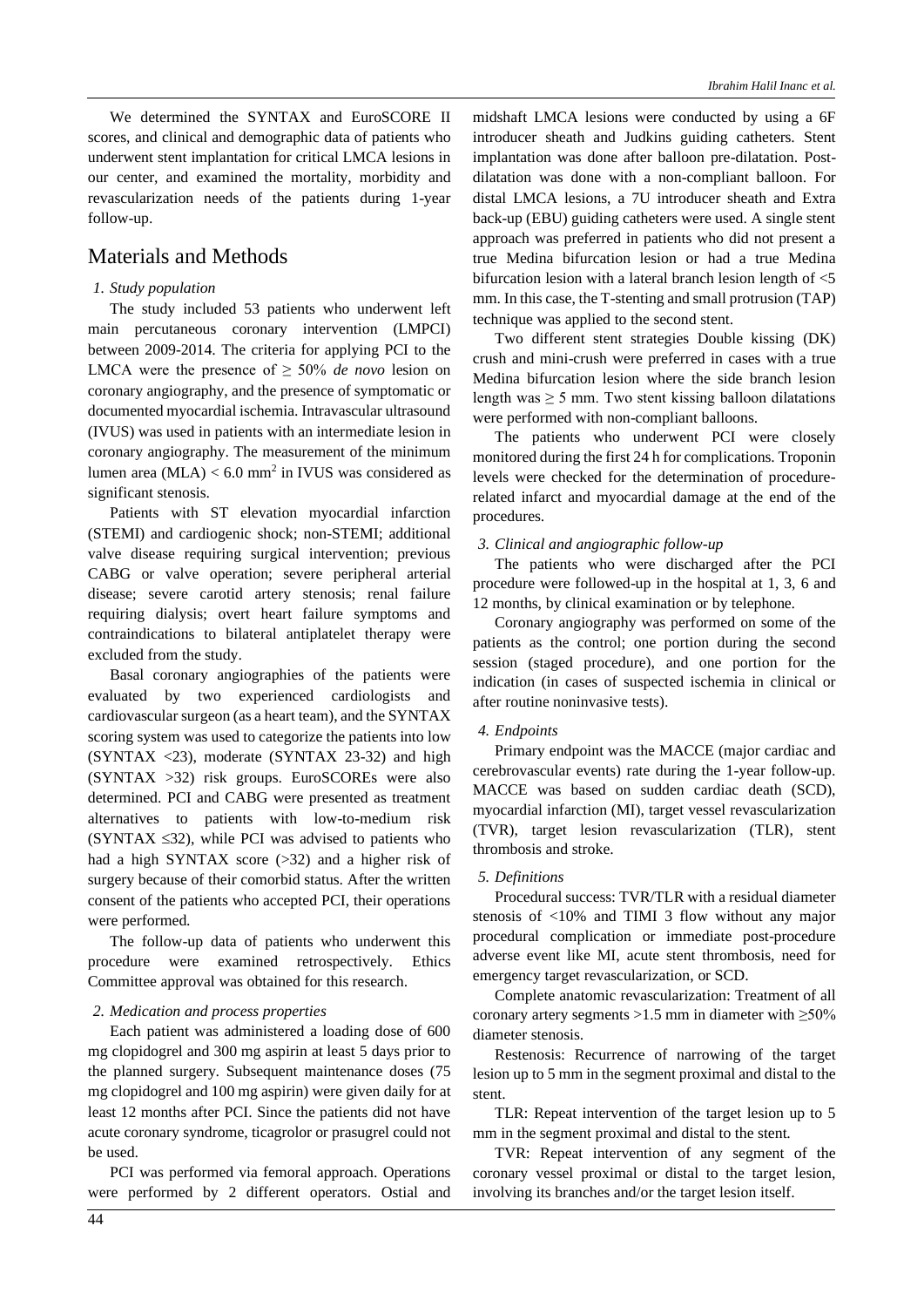Assessment of intermediate coronary lesion: minimal lumen area  $(MLA) < 6.0$  mm<sup>2</sup> during intravascular ultrasound (IVUS).

SCD: Any death due to proximate cardiac cause (e.g, MI, low-output failure, fatal arrhythmia), unwitnessed death and death of unknown cause, and all procedurerelated deaths, including those related to concomitant treatment.

MI: An increase in the Creatine kinase MB CPK–MB level of more than three times the upper limit of the normal range associated with typical chest pain and fresh STEMI or new onset left bundle branch block (LBBB).

MACCE: Occurrence of non-fatal MI, SCD, RI, including TLR/TVR and any new vessel revascularization or cerebrovascular event during follow-up.

Stent thrombosis: Acute, subacute, or late, when the event occurred within 24 h, 30 days, <1 year, respectively. After the planned procedure, definite, probable, and possible stent thrombosis was defined according to the ARC definition.

#### *6. Statistical analysis*

Data were analyzed using IBM SPSS Statistical Software (IBM SPSS Statistics version 22.0). If the numerical variables conformed to a normal distribution, they were expressed as mean and standard deviation; if not, the median value was presented. The chi-square test was used for the evaluation and comparison of clinical and angiographic data. The results were interpreted according to Fisher's exact test because the sample size was small. Significance was set at  $p < 0.05$ .

#### **Table 1.** Patients demographics

Risk Factors and Coexisting Diseases (n=53)

|                                           | Age                         | $63.3 \pm 12.4$ |  |  |  |  |
|-------------------------------------------|-----------------------------|-----------------|--|--|--|--|
|                                           | Male                        | 35 (66,7%)      |  |  |  |  |
|                                           | Female                      | 18 (33,3%)      |  |  |  |  |
|                                           | Hypertension                | 24 (45.3%)      |  |  |  |  |
|                                           | Diabetes mellitus           | 18 (34.0%)      |  |  |  |  |
|                                           | Dyslipidemia                | 23 (43.4%)      |  |  |  |  |
|                                           | Current smoking             | 21 (39.6%)      |  |  |  |  |
|                                           | Chronic renal failure       | 6(11.3%)        |  |  |  |  |
|                                           | Peripheral arterial disease | $7(13.2\%)$     |  |  |  |  |
|                                           | Cerebrovascular Event       | $1(1.9\%)$      |  |  |  |  |
| Clinical Presentation and Findings (n=53) |                             |                 |  |  |  |  |
|                                           | Chronic stable angina       | 45 (84.9%)      |  |  |  |  |
|                                           | Unstable angina             | 8 (15.1%)       |  |  |  |  |
|                                           | LV EF $<$ 50%               | 11 (20.8%)      |  |  |  |  |
|                                           | LV $EF > 50\%$              | 42 (79.2%)      |  |  |  |  |
| <b>EuroSCORE</b>                          | $1.97 + 2.00$               |                 |  |  |  |  |

### Results

#### • *Basic demographic profile*

Fifty-three patients who underwent LMPCI were included in this study. Patients' clinics, risk factors and other demographic data are presented in Table 1. Of the patients, 18 (33.3%) were female, and 35 (66.7%) were male. The mean age was  $63.3 \pm 12.4$  years.

In terms of clinical risk factors, among the total patients, 24 (45.3%) had hypertension HT; 18 (34.0%) had diabetes; hyperlipidemia was present in 23 (43.4%); 21 (39.6%) were smokers.12 (22.6%) had previous MI, 22 (41.5%) had PCI history, 1 (1.9%) had stroke history; 6 (11.3%) patients had chronic renal failure, and 7 (13.2%) had a history of peripheral arterial disease.

| Table 2. Angiographic and procedural characteristics of<br>patients |                  |  |  |  |  |  |
|---------------------------------------------------------------------|------------------|--|--|--|--|--|
| <b>SYNTAX</b> score                                                 | $23.0 \pm 7.34$  |  |  |  |  |  |
| Access site $(n=53)$                                                |                  |  |  |  |  |  |
| Femoral                                                             | 53 (100%)        |  |  |  |  |  |
| Number of vessels intervened $(n=53)$                               |                  |  |  |  |  |  |
| <b>LMCA</b>                                                         | $1(1.9\%)$       |  |  |  |  |  |
| LMCA+1 additional vessel                                            | 22 (41.5%)       |  |  |  |  |  |
| $LMCA + 2$ additional vessels                                       | 22 (41.5%)       |  |  |  |  |  |
| $LMCA+3$ additional vessels                                         | $8(15.1\%)$      |  |  |  |  |  |
| SYNTAX score risk scale $(n=53)$                                    |                  |  |  |  |  |  |
| Low $(\leq 22)$                                                     | 27 (50.9%)       |  |  |  |  |  |
| Intermediate $(22-32)$                                              | 20 (37.7%)       |  |  |  |  |  |
| High $(>32)$                                                        | 6(11.3%)         |  |  |  |  |  |
| Lesion Site $(n=53)$                                                |                  |  |  |  |  |  |
| <b>Bifurcation</b>                                                  | 46 (86.8%)       |  |  |  |  |  |
| Non-bifurcation                                                     | $7(13.2\%)$      |  |  |  |  |  |
| Number of Stents $(n=53)$                                           |                  |  |  |  |  |  |
| Single stent                                                        | 40 (75.5%)       |  |  |  |  |  |
| Multiple stents $(\geq 2)$                                          | 13 (24.5%)       |  |  |  |  |  |
| Complete Revascularization                                          | 53 (100%)        |  |  |  |  |  |
| Mean stent diameter (mm)                                            | $3.51 \pm 0.36$  |  |  |  |  |  |
| Mean stent length (mm)                                              | $20.22 \pm 7.12$ |  |  |  |  |  |
| Stent type                                                          |                  |  |  |  |  |  |
| <b>EES</b>                                                          | 25 (47.2%)       |  |  |  |  |  |
| <b>BES</b>                                                          | 18 (34%)         |  |  |  |  |  |
| <b>ZES</b>                                                          | $4(7.5\%)$       |  |  |  |  |  |
| <b>BMS</b>                                                          | 4(7.5%)          |  |  |  |  |  |
| Other                                                               | $2(3.8\%)$       |  |  |  |  |  |
| IVUS $(n=53)$                                                       | 12 (22.6%)       |  |  |  |  |  |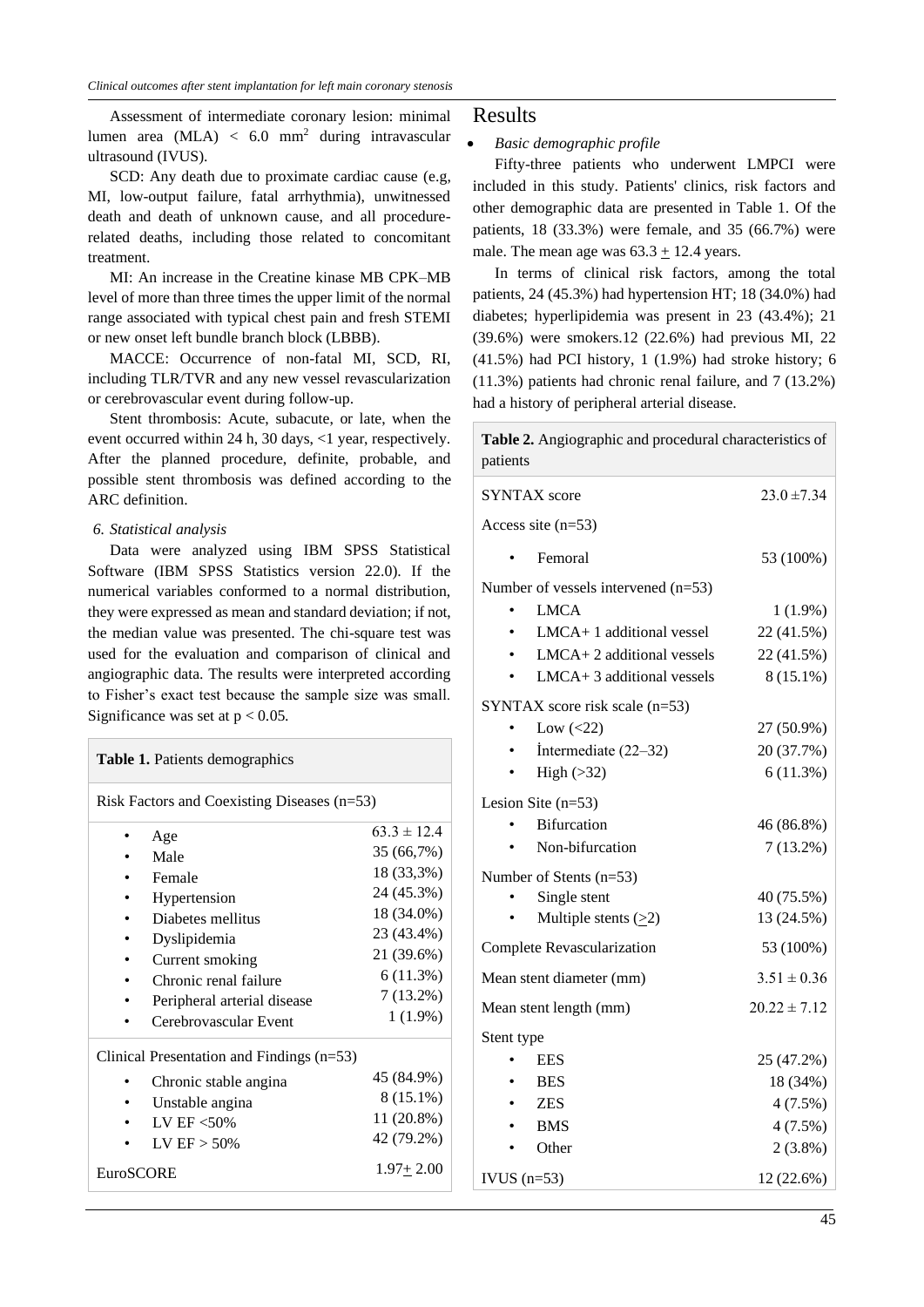Eight (15.1%) of the patients included in the study were admitted to our clinic with unstable angina and the remaining 45 (84.9%) had stabile coronary artery disease. Eleven (20.8%) of the patients had an EF (ejection fraction) below 50%, and the remaining 42 (79.2%) patients had an EF of  $> 50$  %.

#### • *Procedural and angiographic characteristics*

Table 2 provides the procedural and angiographic characteristics. An isolated LMCA lesion was detected in 1 (1.9%) patient. One, two and three coronary lesions, in addition to an LMCA lesion, was detected in 22 (41.5%), 22 (41.5%) and 8 (15.1%) patients, respectively. According to the SYNTAX scores, 27 (50.9%) patients were in the low-risk group (median SYNTAX score was 18), 20 (37.7%) were in the middle-risk group (median SYNTAX score was 26), and 6 (11.3%) were in the highrisk group (median SYNTAX score was 34.5). The lowest SYNTAX score was 12, the highest score was 55, and the mean SYNTAX score was  $23.0 \pm 7.34$ .

Forty-six (86.8%) of the LMCAr lesions were in the bifurcation area. Provisional single stent strategy was applied in 40 (75.5%) of all revascularized LMCA lesions. Thirteen (24.5%) patients received a double stent using the DK crush, mini-crush or TAP techniques. In 53 (100%) patients, distal flow was achieved in all LMCA lesions. The shortest of the stents used during revascularization was 9 mm, the longest was 38 mm, and the average length was  $20.22 \pm 7.12$  mm. The smallest diameter of the stent was 2.75 mm, the longest diameter was 4.0 mm, and the mean diameter was  $3.51 \pm 0.36$  mm.

During the procedure, IVUS was used in 12 patients (22.6%). Fractional flow reserve (FFR) was performed in one patient group without IVUS, and the lesion was evaluated as critical.

#### • *Procedural and in-hospital outcome*

Technical and procedural success were both 100%. After the revascularization, postoperative in-hospital follow-ups, and 1, 3, 6 and 12-month follow-ups were performed. When the in-hospital mortality was examined, no cardiac death or any adverse events occurred. In the clinical follow-up of the patients, TLR was not needed at 3 and 6 months, and MACCE not developed.

At 1-year follow-up of the patients, ACS and related cardiac death occurred in 1 (1.9%) patient (at 8 month). In addition, 1 (1.9%) patient developed restenosis at 9 months. Among the remaining 51 (96.2%) patients, no TLR or MACCE occurred.

The Kaplan–Meier graphs for SCD and MACCE are shown in Figures 1 and 2, respectively.

Coronary angiography was performed in 7 (13.2%) patients in the first 6 months and 10 (18.9%) patients between 6 and 12 months. Control angiography was not performed in 36 (67.9%) patients because of their clinical, functional status, no anginal complaints, regular medication use and regular follow-up to clinical trials. Stent restenosis was detected in 1 (1.89%) patient.

A comparison of the MACCE rates between diabetic and non-diabetic patients at 1 -year follow-up revealed MACCE occurred in 2 patients with diabetes, but this was not statistically significant ( $p = 0.111$ ) (Table 3). One of these patients was in the low– middle SYNTAX risk group, and the other was in the high-risk group (Table 4). There was not statistically significance for MACCE rates between risk groups ( $p = 0.216$ ).

**Table 3.** Comparison of 1-year major adverse cardiac and cerebrovascular event (MACCE) rates of patients with and without diabetes.

|                        |                |          | Diabetes mellitus |              |              |
|------------------------|----------------|----------|-------------------|--------------|--------------|
|                        |                |          | No                | Yes          | Total        |
| 1 year<br><b>MACCE</b> | N <sub>0</sub> | Count, % | 35 (68.6%)        | 16(31.4%)    | 51 (100.0%)  |
|                        | Yes            | Count, % | $0(0.0\%)$        | $2(100.0\%)$ | $2(100.0\%)$ |
| Total                  |                | Count, % | 35 (66.0%)        | 18 (34.0%)   | 53 (100.0%)  |

**Table 4.** Comparison of low–middle-risk and high-risk patients in terms of 1-year major adverse cardiac and cerebrovascular event (MACCE) rates according to the SYNTAX score.

|                        |     |          | <b>SYNTAX</b> score |             |              |
|------------------------|-----|----------|---------------------|-------------|--------------|
|                        |     |          | $<$ 32              | >32         | Total        |
| 1 year<br><b>MACCE</b> | No  | Count, % | 46 (90.2%)          | $5(9.8\%)$  | 51 (100.0%)  |
|                        | Yes | Count, % | $1(50.0\%)$         | $1(50.0\%)$ | $2(100.0\%)$ |
| Total                  |     | Count, % | 47 (88.7%)          | 6(11.3%)    | 53 (100.0%)  |

### Discussions

This study included clinical and angiographic followup of patients who underwent LMPCI between 2009 and 2014. The main aim of the study was to determine the indication of PCI according to the SYNTAX scores and to apply PCI to the patients in the low–middle-risk group. Of the 53 patients included in the study, 47 (88.7%) were in the low-middle-risk group, so they had the option not only of CABG but also PCI. Six patients were in the high-risk group due to a high surgery risk of CABG because of their comorbid conditions or did not accept surgical treatment. Our study group included elective cases in which LMPCI could be performed in daily life.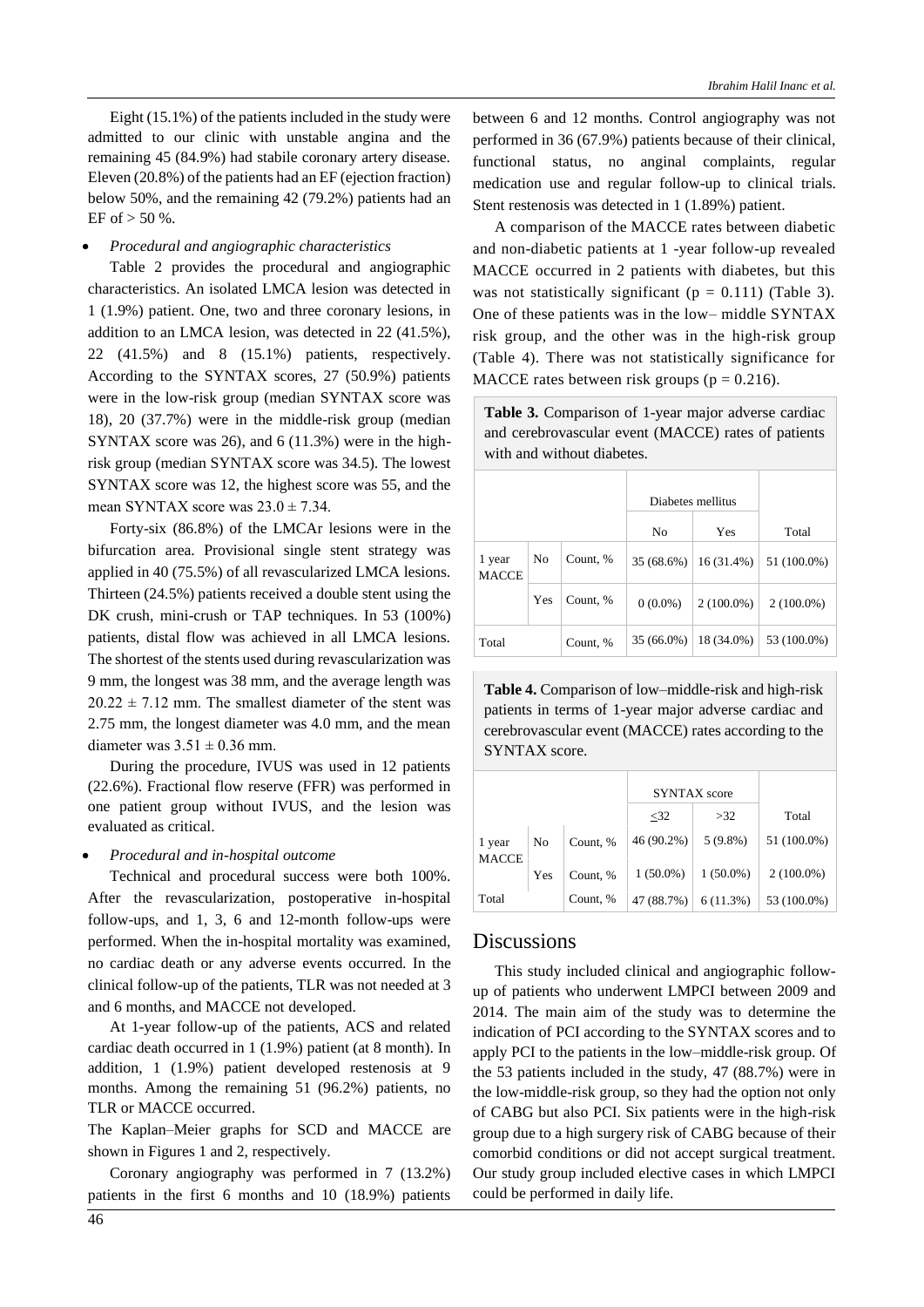In our study, the success rate and clinical success were 100%. There was no complication and MACCE during the in-hospital period. One-year follow-up showed 1 cardiac death. The 1-year survival rate was 98.1%. A total of 2 MACCEs were observed, with 1 restenosis at annual follow-up. Neither MI, nor TVR were noted. The rate of life without MACCE was 96.2%.

**A.** *Comparison of our study results to randomized study results*

The clinical and angiographic features and 1-year follow-up results of six prior randomized trials that compared PCI and CABG randomly LMCA lesions are provided in Table 5 and Table 6 [9].

**Table 5:** Clinical trials comparing percutaneous coronary intervention (PCI) and coronary artery bypass grafting (CABG)

| <b>Study</b>            | Age | <b>Diabetes</b> | <b>Distal LM</b> | <b>No of Diseased</b><br>vessel $0/1/2/3%$ | <b>Syntax</b><br><b>Score</b> | Complete<br><b>Revascularization</b><br>(overall, PCI, CABG) |
|-------------------------|-----|-----------------|------------------|--------------------------------------------|-------------------------------|--------------------------------------------------------------|
| <b>LEMANS</b>           | 61  | 18              | 58               | 0/9/23/68                                  | 23                            | 84/79/89                                                     |
| <b>SYNTAX Left Main</b> | 65  | 25              | 61               | 13/20/31/36                                | 30                            | 68/65/73                                                     |
| Boudriot et al          | 68  | 36              | 71               | 29/31/27/14                                | 24                            | 98/98/97                                                     |
| <b>PRECOMBAT</b>        | 62  | 32              | 65               | 10/17/32/41                                | 25                            | 69/68/70                                                     |
| <b>EXCEL</b>            | 66  | 29              | 80               | 163/292/325/162                            | 20                            | <b>NA</b>                                                    |
| <b>NOBLE</b>            | 66  | 15              | 81               | <b>NA</b>                                  | 22                            | 92 (PCI only)                                                |

**Table 6.** Clinical outcomes meta-analysis beyond 1 year follow up

| <b>Study</b> | PCI.<br>(%) | <b>CABG</b><br>(%) | <b>Absolute</b><br><b>Difference</b> | P value |
|--------------|-------------|--------------------|--------------------------------------|---------|
| <b>MACE</b>  | 8.5         | 8.9                | 0.4                                  | 0.9     |
| Death        | 5.5         | 6.6                | 1.2                                  | 0.07    |
| MI           | 3.4         | 2.6                | 0.9                                  | 0.14    |
| Stroke       | 0.6         | 1.8                | 1.2                                  | 0.01    |
| <b>TVR</b>   | 8.7         | 4.5                | 4.2                                  | < 0.01  |

In the meta-analysis of these studies, in the PCI group, death at the end of the first year was 5.5%, MI was 3.4%, stroke 0.6%, TVR 8.7% and MACCE 8.5%, respectively. When we compare the results of the first year of our study with the meta-analysis results, our MACCE rate is significantly lower. Four main reasons were considered for this decrease in our MACCE rate:

• The most important reason is that our study group was initially determined according to the SYNTAX score, and 90% of the cases consisted of patients in the low–medium risk group, in which the PCI was similar to the CABG in LMCA or even better. Again, the average SYNTAX score of our study group was 23.0, which was lower than the average score of the first four studies that made the metaanalysis and this may have contributed to our MACCE rate.

• The differences between the clinical characteristics of the study groups may also be an important cause of the difference in MACCE rates. In our study, STEMI patients were excluded. About 85% of our patients had stable coronary artery disease. The rate of Non-ST ACS (unstable angina) patients was around 15%. The average EuroSCORE was 1.97. When we look at the clinical features of the patients with the LE MANS study, we see that the rate of patients with ACS is about 60%, and the average EuroSCORE is 6.0 which, represents a clinically high-risk group of patients, according to our study [10]. In the SYNTAX and PRECOMBAT studies, Non-ST ACS rate was 30% and 47%, respectively, and the average EuroSCORE was 3.9 and 2.6%, respectively [5, 11]. In a clinical study by Boudriot et al., the average EuroSCORE was 2.5 [12]. All these data indicate a higher clinical risk than our study group. Indeed, in these studies, one of the most important predictors of MACCE after PCI and CABG was shown to be the patients' basal EuroSCORE. Therefore, a lower MACCE rate may be expected in our study due to a lower baseline EuroSCORE.

• The differences between the stents used in PCI may also result in different clinical follow-up results.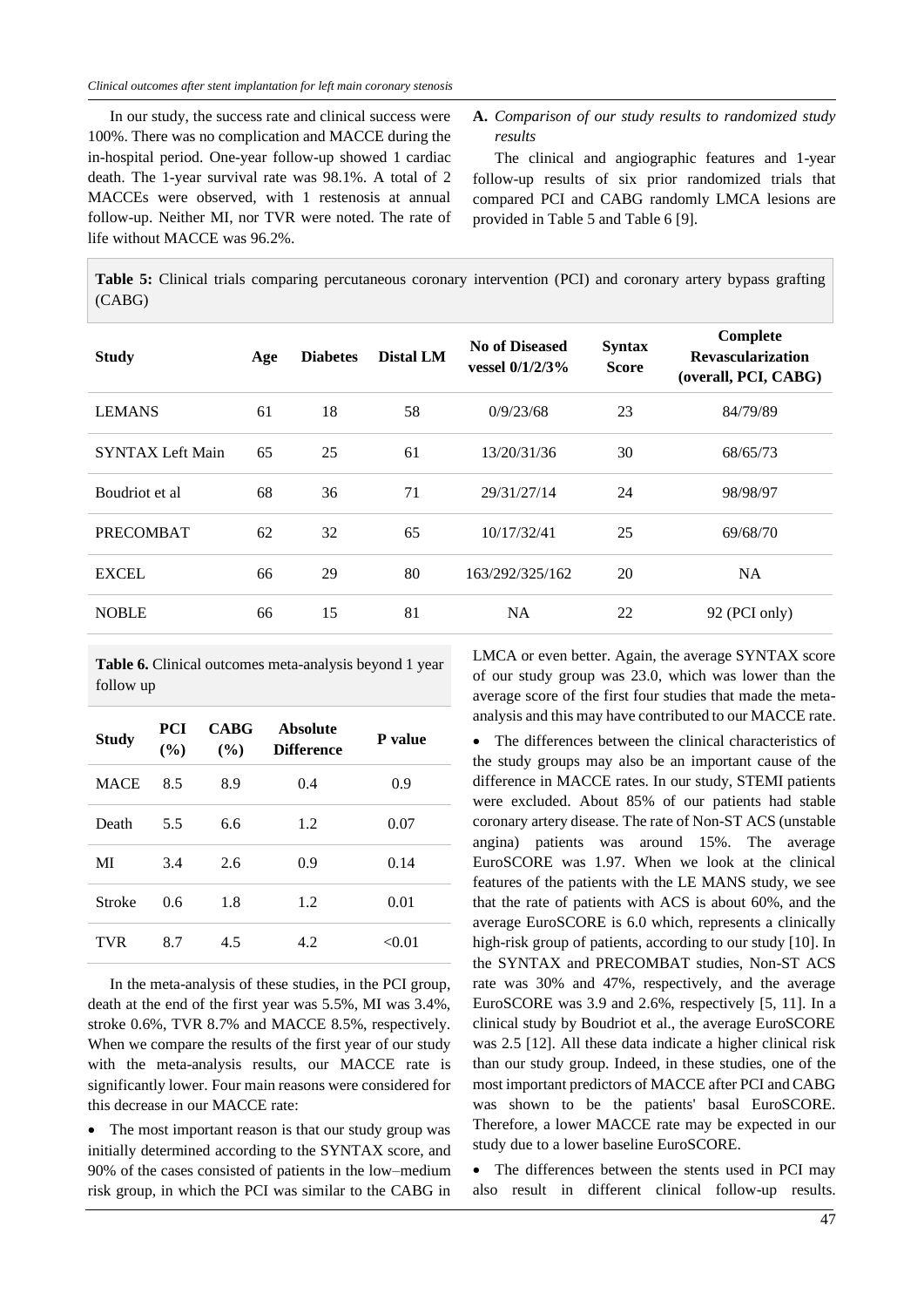Approximately 89% of the stents used in our study were 2nd generation DESs (47.2% EES, 34% BES, 7.5% ZES), while the remaining were 1st-generation DES or bare metal stent (BMS). The use of DES in the LE MANS study was 37.3% and the 1st-generation was DES, respectively [10]. In the SYNTAX study, 1st-generation PES was used and in the PRECOMBAT study, 1st-generation SES was used [5, 11]. Numerous studies have shown that DES significantly decreases the MACCE rate compared to BMS. When comparing the 2nd-generation EES with 1stgeneration PES, Planer et al. reported that EES was both more effective and safer [13]. Therefore, the intense use of the 2nd-generation DES and the intensive use of EES in our study may be the cause of our low MACCE frequency.

• Another reason for the difference in MACCE ratio may be the difference in the rate of patients who underwent complete revascularization. Faroog *et al*. reported that one of the most important predictors of the 5-year MACCE rate (for both PCI and CABG groups) was the incomplete revascularization of the data obtained from the 5-year follow-up of the SYNTAX study [14]. The presence of a residual SYNTAX score >8 was found to be a strong predictor for MACCE in patients without complete revascularization. In our study, the complete revascularization rate was 100%. This ratio was 79, 65, 98 and 68 in the LE MANS, SYNTAX, Boudriot et *al*. and PRECOMBAT trials, respectively [9]. Our high rate of complete revascularization may be another reason for our low MACCE rate.

In addition to these studies, 3- and 5-year results were reported for two more randomized trials (EXCEL and NOBLE), respectively [6, 7]. In EXCEL, a total of 1,905 patients with LMCA disease and low or intermediate anatomical complexity (SYNTAX score  $\leq 32$ ) were randomly assigned to CABG or PCI. In the NOBLE trial, 1,201 patients with LMCA disease were randomly assigned to CABG or PCI (11% of the patients received a 1st-generation DES and the rest a biolimus-eluting stent).

In the first 1 year, there was no significant difference in terms of CABG and PCI. Especially in the EXCEL study, the low–medium SYNTAX score group patients were included, the mean SYNTAX score was lower than previously mentioned randomized studies (SYNTAX score 20). Provisional stenting was used as stenting technique, and 2nd-generation DES was selected for PCI. All these factors explain how the results of the EXCEL study and our study are similar.

### **B.** *Comparison of our study results with observational study results*

There are some reported observational studies in the literature about the follow-up results of patients undergoing PCI in LMCA lesions.

Cherradi *et al*. reported the 6-month follow-up of 101 consecutive patients who underwent LMCA.: 65% of the cases were ACS patients (22.8% STEMI), 87% was distal LMCA disease, and paclitaxel-releasing DES was used in all cases. At the 6-month follow-up, 2 of 8 cardiac deaths occurred at a rate of 8.6% MACCE [15]. The high MACCE ratio, according to our study, could be explained by the fact that the study population consisted of patients with high clinical risk of ACS and that the stent used in the study was 1st-generation DES.

Ben-Dor et al. reported the results of 71 consecutive patients who underwent LMCA intervention [16]. The cases consisted of patients with high clinical mortality risk (75% ACS, 16.9% cardiogenic shock, EuroSCORE 7.3). BMS was used in 49% and DES in 51% of the patients, respectively. The 12-month mortality was 19.7%. The MACCE ratio was significantly higher in patients with BMS compared to DES. The high mortality rate in the study may be explained by the high-risk patients and high BMS. Also, in that study, the low mortality rate (6.9% vs. 39%) seen in the 1st year of emergency PCI in those who underwent elective PCI was only supportive of the low mortality rate in our study, consisting of patients undergoing elective PCI.

Dores *et al*. described a 5-year follow-up of 95 consecutive LMCA patients with retrospective analysis , in which 42% of the patient population was ACS, and the mean SYNTAX score was 24.2 [17]. At the end of 5 years, a total of 28.4% MACCE was realized. Premise MI, hypertension and the EuroSCORE were detected as MACCE predictors. Also, the MACCE ratio was found to be low in DES.

In all above-mentioned observational studies, MACCE rates, which are equivalent to CABG, were higher than our study. The most important reason for this difference is that our working groups are different. Based on the LMCA intervention indications at that time, the patients were more urgent ACS cases and had a high risk of CABG. In our study, the indication (SYNTAX score) was determined from the outset and low-to-medium-risk elective patients, where PCI was an alternative to CABG, was taken. Therefore, our MACCE ratio is low. Another reason was the use of 2nd-generation DES in our study and the use of BMS and 1st-generation DES in the mentioned studies.

In the more recent NEST recording study (literature), 2-year follow-up results of 154 patients were presented [18]. Approximately 82% of the patients had a mean EuroSCORE of 4.7 and a SYNTAX score of 27.5 corresponded to patients with distal LMCA lesions. About 58% of patients with a 76% true Medina bifurcation lesion had two-stent techniques. Despite high-risk anatomic angiographic features, low SCD (1.3%) and TVR (12.3%) rates were provided at the end of 2 years. This result supports our result of the low MACCE ratio for a similar stent composition.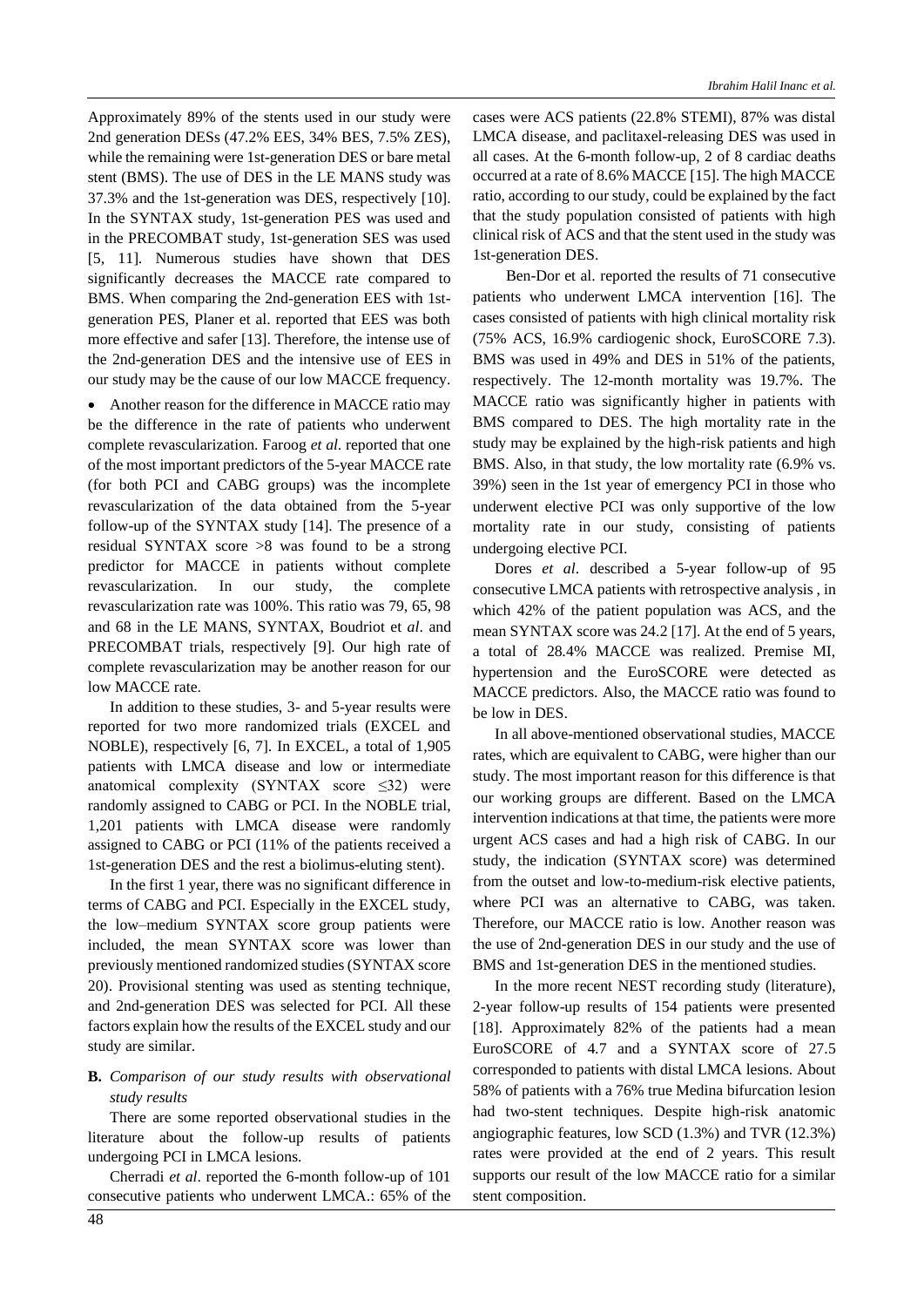#### **C.** *Evaluation of the outcome of the distal LMCA PKG*

PKG is no longer discussed in ostial and mid-band LMCA lesions. However, discussions on PCI in distal LMCA lesions are ongoing. In our study, the presence of distal LMCA lesion was high (86.8%). However, in 75.5% of cases, a single stent approach was adequate. Two stent approaches were required in 24.5% of cases. As three different stent techniques, DK crush, mini-crush and TAP techniques were generally preferred. Although our distal LMCA ratio is high, our MACCE ratio is very low. It shows that the appropriate stent (2nd-generation DES) and technical (preferably provisional single stent, two-stents with appropriate technique if necessary) can be used in these lesions. The successful results reported from the NEST recording study with the distal LMCA ratio and with the 2nd-generation DES support this data. Kim *et al*. published the results of a 2-year follow-up of 84 cases of LMCA PKG [19]. The rate of MACE in distal LMCA lesions was higher than the number of stents used (1stgeneration DES-SES), and technical reasons (provisional approach ratio was low, MACCE and restenosis rate were found) explain the high use of two stent techniques.

As in the SYNTAX and EXCEL study, in our study, we found a very low MACCE rate at the end of 1-year followup in our study group, where the majority of the patients with low–middle SYNTAX score, in which PKG was and CABG were the same. It suggests that PCI can be used as an alternative treatment to CABG in the patient groups mentioned. In line with this opinion, as stated in the *European Society of Cardiology (*ESC) Myocardial Revascularization Guidelines published in 2018, it has been reported that PCI can be used as an alternative method to CABG in patients with LMCA lesion and low SYNTAX score with class I indication and in patients with moderate SYNTAX score with class IIa indication.

### **Conclusions**

The main result of our study is that in selected patient groups with LMCA disease (patients with low–middle SYNTAX score and high-risk of CABG), PCI is an important alternative treatment method with high process success and low MACCE rate.

#### **Study limitations**

The fact that our case number is relatively low is an important limitation of our study. Another limitation is that it is an observational study and it is not a randomized study with CABG. Although IVUS-guided intervention is recommended for all LMCA interventions, we could only use for intermediate lesions because of payment problem. Although EXCEL and NOBLE studies provide important

data on the location and indication of PCI in LMCA lesions, there is a need for further large-scale randomized studies.

#### **Authorship contributions**

Concept – İ.H.İ, F.Y.C.; Design – İ.H.İ, E.P.; Supervision – İ.H.İ, E.P., F.Y.C; Materials – İ.H.İ, E.P., F.Y.C.; Data collection &/or processing –İ.H.İ.; Analysis and/or interpretation – İ.H.İ, E.P., F.Y.C.; Literature search –İ.H.İ.; Writing– İ.H.İ.; Critical revision – İ.H.İ, E.P., F.Y.C

# Conflict of interest disclosure

There are no known conflicts of interest in the publication of this article. The manuscript was read and approved by all authors.

### Compliance with ethical standards

Any aspect of the work covered in this manuscript has been conducted with the ethical approval of all relevant bodies and that such approvals are acknowledged within the manuscript.

### References

- 1. Fajadet J, Chieffo A. Current management of left main coronary artery disease. *Eur Heart J*. 2012;33(1):36‐ 50b. doi:10.1093/eurheartj/ehr426
- 2. Favaloro RG. Saphenous vein autograft replacement of severe segmental coronary artery occlusion: operative technique. *Ann Thorac Surg*. 1968;5(4):334‐339. doi:10.1016/s0003-4975(10)66351-5
- 3. Mock MB, Ringqvist I, Fisher LD, et al. Survival of medically treated patients in the coronary artery surgery study (CASS) registry. *Circulation*. 1982;66(3):562‐ 568. doi:10.1161/01.cir.66.3.562
- 4. Grüntzig AR, Senning A, Siegenthaler WE. Nonoperative dilatation of coronary-artery stenosis: percutaneous transluminal coronary angioplasty. *N Engl J Med*. 1979; 301(2): 61‐68. doi: 10.1056/NEJM197907123010201
- 5. Ong AT, Serruys PW, Mohr FW, et al. The SYNergy between percutaneous coronary intervention with TAXus and cardiac surgery (SYNTAX) study: design, rationale, and run-in phase. *Am Heart J*. 2006;151(6):1194‐1204. doi:10.1016/j.ahj.2005.07.017
- 6. Mäkikallio T, Holm NR, Lindsay M, et al. Percutaneous coronary angioplasty versus coronary artery bypass grafting in treatment of unprotected left main stenosis (NOBLE): a prospective, randomised, open-label, non-inferiority trial. *Lancet*. 2016; 388(10061): 2743‐2752. doi: 10.1016/S0140- 6736(16)32052-9